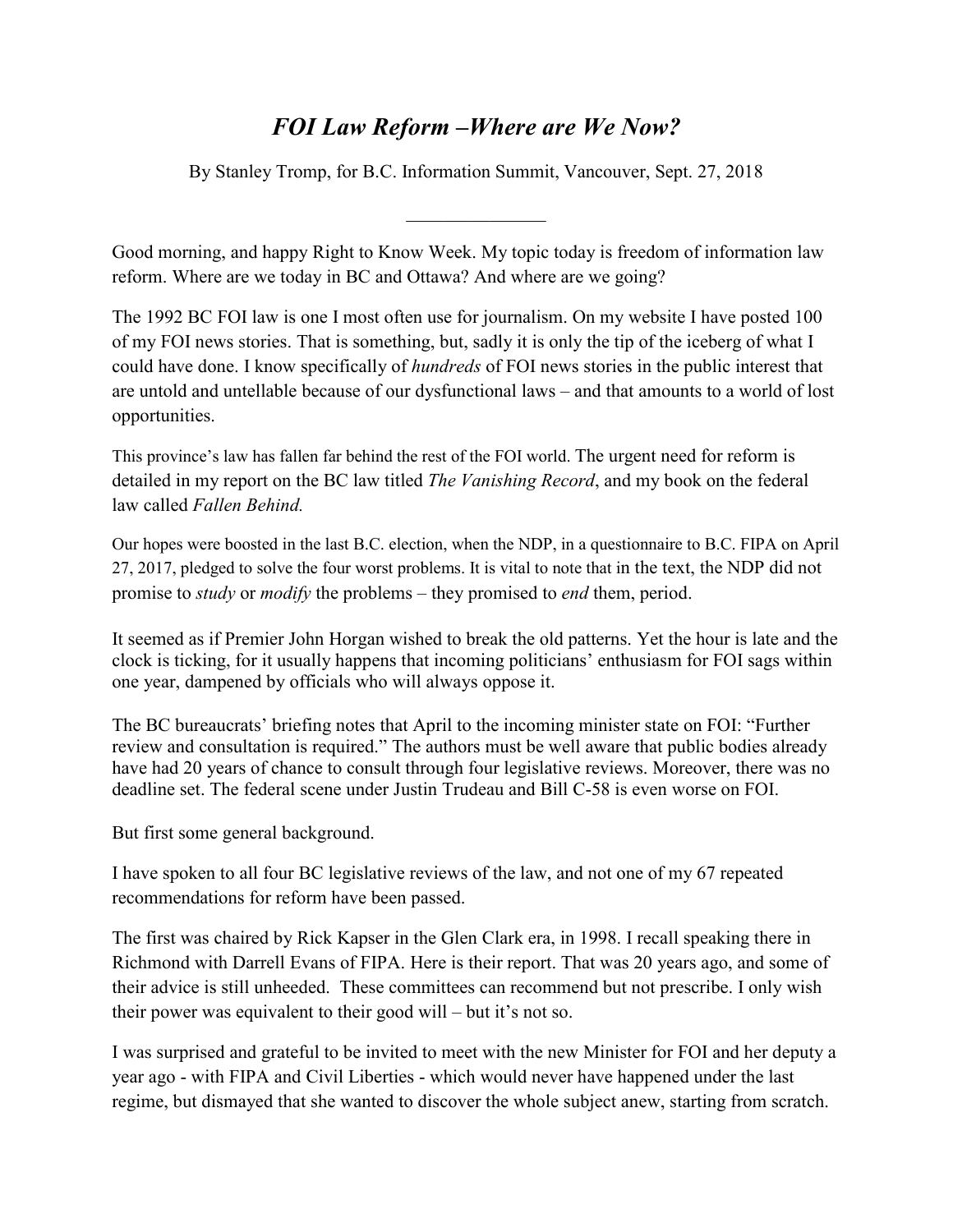I was told last year that "the NDP are not politically opposed to FOI law reform; it's just that they are too busy now with other issues." I don't know if that is correct; it may be. But even if it was true, how much *longer* can they keep using that excuse? They have been in power for over a year – and that excuse has expired.

The Ministry also said it wanted to improve the FOI process, and did a quiet secondary review of this area. At first glance, I was grateful for this. But then . . . it made me a little unsettled. Because I wondered if their position was that "instead of structural law reform, all we really need is better enforcement of the *existing* law." That is, better process as a decoy, a kind of bait and switch.

Yet can someone please tell me: If a hundred pages of facts are blanked out under section 13, then what does it matter if they are sent to you in one week *or* one year, or if they cost \$1,000 *or* are free of charge, or they're in Excel *or* PDF format – because they are still the same blank pages. And the fastest process in the world will not unblank those pages.

Of the four problems - first, consider Section 13 of the *Act*. This allows officials to seal records of policy advice. The trouble is that public bodies are applying the section far too widely, to include all "facts and analysis" that were used to create that advice. This is what I call the Bureaucratic Interest Override, which stands in opposition to the public interest override, sec. 25.

 $\frac{1}{2}$  ,  $\frac{1}{2}$  ,  $\frac{1}{2}$  ,  $\frac{1}{2}$  ,  $\frac{1}{2}$  ,  $\frac{1}{2}$ 

You can see a sample of sec. 13 overuse in your delegate package. Please note the stark contrast between two briefing notes that I obtained by FOI from the Ministry of Advanced Education. In the 2004 case, it was *all* released, every word of it – and did doing that ever caused any real world "*harm* to the deliberative process"? In 2012, the record was mostly withheld under sec. 13. It's crucial to realize that such redactions go on every day.

The trouble all stems from the famous Dr. Doe ruling of 2004, which was designed for one malpractice case (of whether a patient had been hypnotized or not) – and was then grossly overextended to cover policy creation across government. The former NDP attorney general Colin Gablemann who passed the law in 1992, said that was clearly *not* the intent of the legislature, and he pleaded for Section 13 revisions.

For instance, when I applied for records on the human health impacts of Liquified Natural Gas (LNG), a Ministry used sec. 13 to blank out 100 pages of facts and analysis. I wrote an op-ed in the *Vancouver Province* to complain about that. And that same afternoon, the Ministry reversed itself and released those records to me.

In another case, the Commissioner ordered the Provincial Health Services Authority to grant me access to its internal audits. The PHSA then appealed in court and overturned the ruling, using Sec. 13 and Dr. Doe. (Meanwhile, all the other health authorities give out such audits freely; and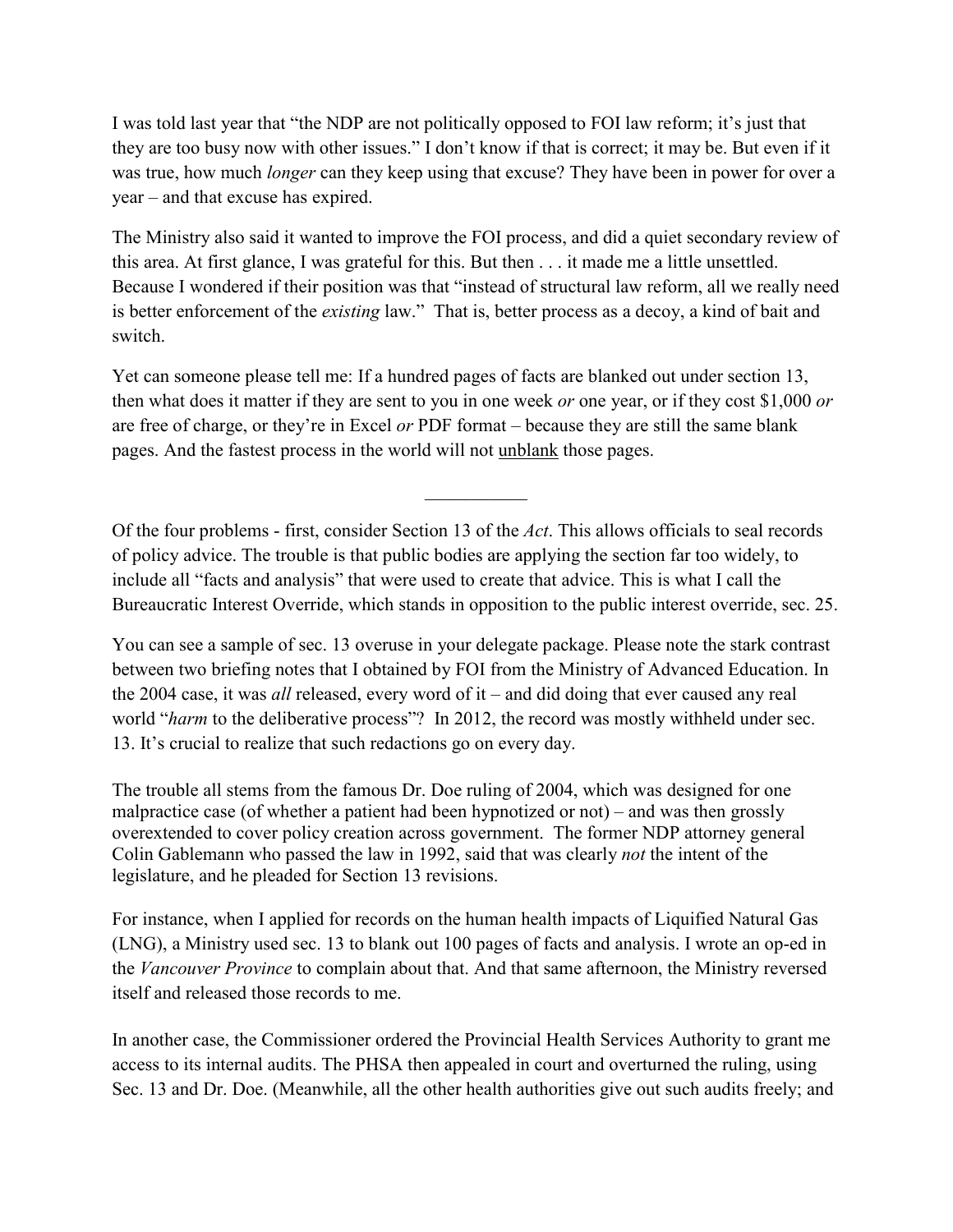why do the Premier and Health Minister not speak out on this case and publicly urge the PHSA to release their audits?) So, with such rulings, the FOI topic is shifted from the legal arena to the legislative arena - that is, law reform. Some might even see that shift as a blessing in disguise.

But the problem is everywhere now. In Ottawa, the policy advice exemption in their *ATI Act* was invoked 10,000 times per year. Why does it matter? Well, because it is now like an omnivorous black hole that will soon swallow up more and more, until the *Act* is rendered almost meaningless. For, when you think about, they could - and do - call almost anything a "fact" or "analysis" - even when it's not related to policy advice, *per se.*

Sec. 13 is discretionary. But as lawyer Rob Botterall said, it's as though discretionary exemptions have in effect been converted into mandatory ones - as though the word *"may"* withhold is being misread by them as *"must"* withhold. They shouldn't but they do.

On Sec. 13, facts and analysis, make no mistake – by now, officials have grown so dependent to the power and comfort it provides that to pry it out of their hands will be the toughest nut to crack, even for the Premier. They *know* that this was not the intent of the legislature, but they don't care. To them – "the courts have spoken, and that is the end of it." But for us, it's just the beginning of the struggle.

There is no doubt that over the years *thousands* of pages of facts and analysis in the public interest has been hidden from public view, by sec. 13 misuse. We need to amend the section to make clear that facts are to be released, and to add a harms test, such as the British have in their FOI law sec. 36.

Second, the Act needs to be extended to the subsidiary companies of universities and Crown corporations. These perform public functions and spend billions of dollars of your money, and yet are excluded from FOI laws. (Providence Health and the First Nations Health Authority need coverage also.)

In the last decade a new city has been quietly built up on UBC grounds by its company UBC Properties Trust – in secret, with no political accountability. In 2009 the Commissioner's office ordered UBC to disclose its companies' records to me – because UBC controlled them – but then UBC appealed in court and overturned it, as Justice Peter Leask said one must not "pierce the corporate veil."

What about reform? In the bureaucrats' memos in Victoria, they write that because the various subsidiaries have different corporate structures and ownership levels, this makes it very complex to design one standard for FOI coverage. But what if every country used that as an excuse to not act? If they did, then none of their subsidiaries would be covered, which they all are.

The ministry says that we need to consult them more – give them a chance. A chance? Well, they've had two decades already. What other sector gets 20 years of chance to consult on an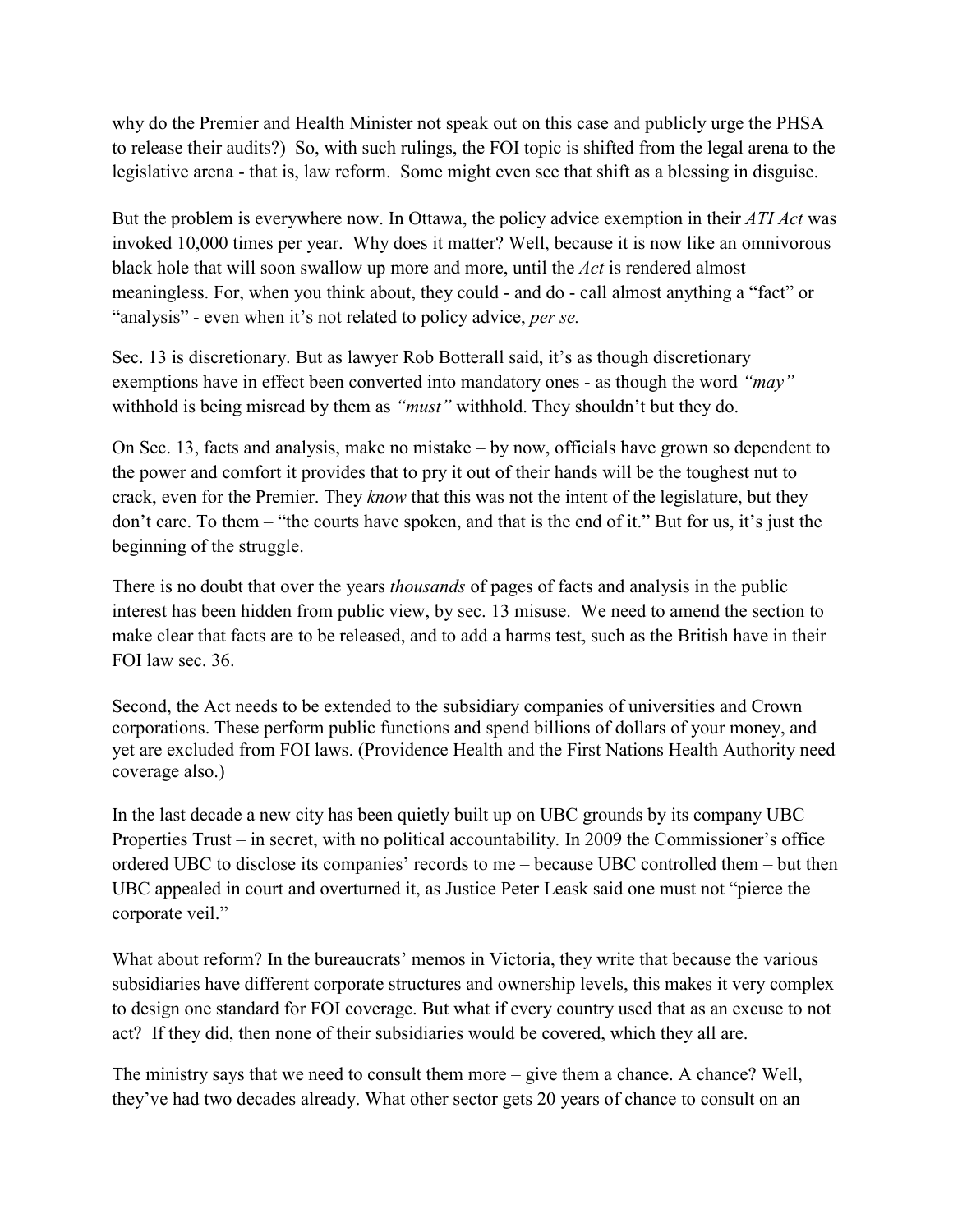issue - that's more than 7,000 days - causing law reform to be blocked in the meantime? Nobody else gets that privilege.

In a press release of 2007, Victoria promised to extend FOI coverage to the companies owned by the Vancouver School Board – but this was never done. Why not? No answer. Then the minister for FOI, Margaret McDiarmid said in 2011 – "It seems seem reasonable to me that they would be covered. So we're certainly looking at it, but we need to a consultation because we have to watch for unintended consequences."

What happened there? The minister thought it's reasonable – which it is – and looked ready to act. *But* then the bureaucrats jumped in to say "No, stop, we need to study it more." That was seven years ago, and they're still using the exact same script today – and perhaps forever.

Concerning "risks"- well, there is a risk of stepping outdoors and being hit by lightning too. Because the law is not an exact science, there will always be unknowns. But is that, alone, a reason to never act? If so, what laws would ever be passed? There were also "risks" too when Premier Mike Harcourt's government passed the FOI law in 1992 – and they could have used that as an excuse to not introduce it, but they didn't. They acted.

In fact, in regards to spinoff company coverage, it later occurred to me that you could turn their logic around and ask – "Well then, what about the risks and consequences of *non-coverage*?" Such as with the fast ferries subsidiary company of the 1990s, with its half-billion dollar loss to taxpayers. Who wants that again?

And UBC Properties manages student residences. What if, say, this company had commissioned an engineer's report that found seismic risks, fire hazards and natural gas leaks in those residences? That report would stay locked in their vaults forever. Keeping the public in the dark as they do is a *"risk"* also – but on balance, it's a 100 times worse risk than any imaginary piffling commercial harm to these companies (which most likely wouldn't happen anyways, because of their monopoly position, and FOI law sec. 17 and 21 protections).

UBC residents have complained about that company's secrecy since it was founded in 1988. That's 30 years ago, before most students were born – so this old problem is inherited and passed on through the generations, like some ancestral curse. But UBC and others will fight to the death to keep their companies exempt from FOI - and via the backrooms, not in public.

Third, we need a legal duty to document decisions, so that never again can officials stop recording minutes of their meetings after being annoyed by my FOI requests for them - as did the 2010 Olympic Games Secretariat. Former Information Commissioner John Grace said that the oral government trend is "driven by ignorance" of the FOI law's broad exemptions. But the cure for that ignorance is enlightenment.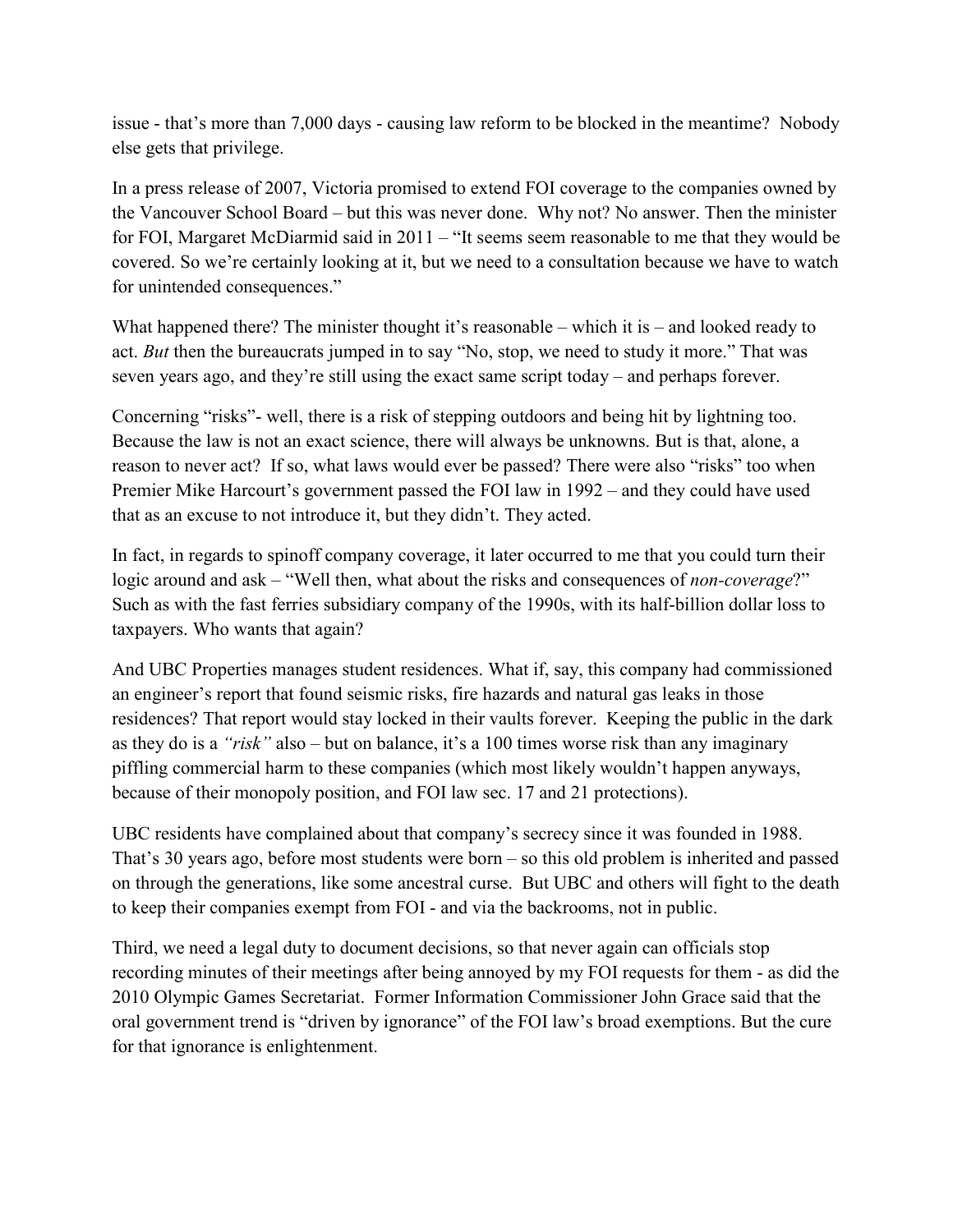Fourth, is one problem that should be easily fixed within an hour - without law reform. That is eliminating the nasty and mischievous B.C. Liberal-era open-request website, whose main real purpose is to intimidate FOI applicants from filing requests. The NDP pledged to scrap it but did not. Why? It is the worst FOI relic of the Liberal era – and the NDP are debasing themselves by continuing it.

Some wonder of me - "Why do you have to be such a corporate veil piercer, and a deliberative process harmer?" And also – "Why do you focus only the worst examples? It's not always that bad." Because I believe that the FOI system overall is no better than the worst cases of it that we tolerate. And if we tolerate them, their influence will spread.

 $\_$ 

When we are told these topics are "too *complex*" - that word triggered a memory. Where have I heard that before? It was when I was at Langara College journalism school in 1993 - a year before FOI was extended to colleges. I heard the school had commissioned an engineer's report (at public expense) on the seismic earthquake readiness of the classrooms.

You see, I had this vague idea that students had a right and need to know if the building could collapse on our heads during a quake. So I asked the building manager to see this report. He looked down at me with icy scorn, and replied, "This report is too complex for *you* to understand, and I don't have time to explain it to you." Access refused. I never forgot that. And that event instilled in me a strong opposition to government secrecy, and launched me on my FOI crusade.

So what is next? I can imagine a day 20 years in the future, in 2038, when I sit on one of these panels again, with a long white beard, facing the same problems. I might discover some old papers in a dusty storage box, that is, the NDP pledge of 2017 - and say, "This paper shows election promises, unfulfilled. But that was 20 years go. Why were they never done?"

Then by reply, the reform obstructionists repeat their old script. In a bland, soothing, paternalistic, and ever-so-*reasonable*-sounding way, they may reply - "Well, you know, those are very interesting questions you've raised. But these are very *complex* issues, that require more *consultations*, because of the *risk* of unintended consequences." And so it goes - as the generations come and go.

This event may sound a little chilling or unlikely. But does anyone here believe – based on all that's happened, or not happened, so far – that this scenario is impossible, that it cannot happen?

I used to think so. Premiers Gordon Campbell in 2001, and Christy Clark in 2011, promised to create "the most open government in Canada" - and then did the opposite, as their offices used mass email deletions, and post it notes, and launched court challenges to the Commissioner's orders. And the direction for the whole public service comes from the top.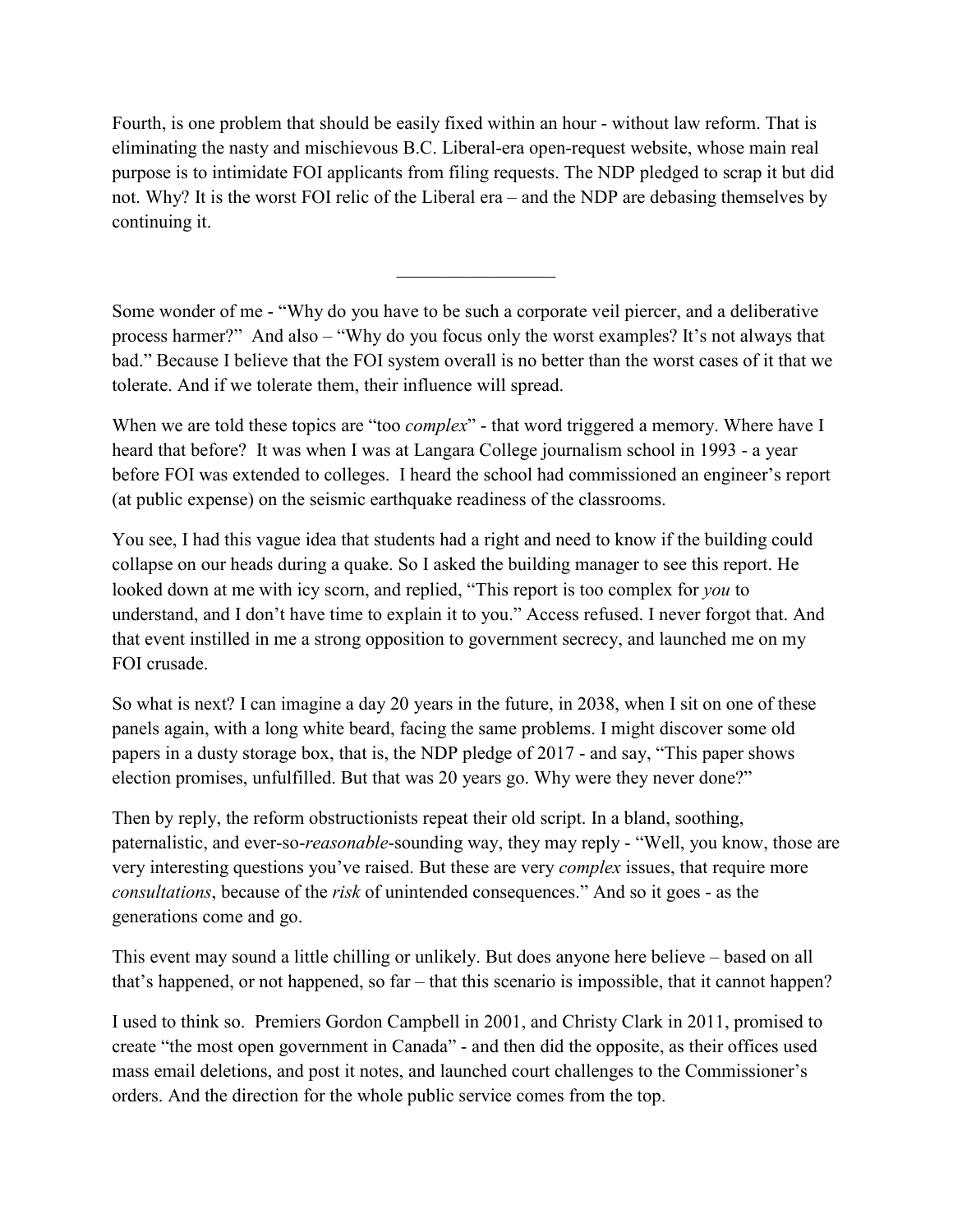Please understand: Words are nothing – there is only action. On law reform, the proof is in the pudding – and here there is no pudding. This passive aggressive state is what the supremo bureaucrat Sir Humphrey Appelby, in BBC TV's Yes Minister, called "creative inertia."

With respect, we know the game and they are not fooling anyone. And they *know* that we are right. But that's not relevant. Because as Sir Humphrey said - as he blocked a policy he didn't like - "We know it's the right thing to do. It just *mustn't happen*."

He also said the minister must be steered away from an undesired political action by launching more studies: "It is the Law of Inverse Relevance – the less you intend to do about something, the more you keep talking about it." Hence we are frozen in a circuitous time warp, reinventing the wheel over and over again.

Yet what is amusing up on screen is often less so in real life. FOI reformers face a granite wall of obstructionism, one that never yields an inch. The fact that Canadians are by nature polite, passive and trusting will ever be cynically exploited.

So where do we stand today? To the BC public I say - that all depends on you. Do you care, or not care? This story is not about me, it's about *you*. It's your choice if you want to live in the light of information, or in the darkness of ignorance.

If you want access to the millions of records, produced with your tax dollars, and supposedly for your benefit, then speak out. If you do not, the government will interpret your silence – rightly or wrongly - as consent or indifference. They may say: "Well, we don't see any mass public rallies on the legislature lawn over FOI section 13. So what is the problem?" Instead, defeat the power of silence. (By the way, why are the Green and Liberal parties silent on this?)

Overall, on the FOI topic, there is a quite simple inverse ratio of truth to power. That is, FOI advocates have all the truth but no power, while the obstructionists have all the power but no truth. This requires a reversal.

"Too complex," they claim. For that reason that I've written about 30 editorials for the *Sun*, and *Province* and other media, trying to explain rather obscure FOI issues to the general public, in plain English – and why it matters to you. In the end, we all get the government we deserve – and whatever we allow them to do is a reflection on us.

Was Charles de Gaulle right when he said, "Since a politician never believes what he says, he is always astonished when other people do" ? Or is that too cynical? To Premier Horgan I say: If I am wrong on all this – and I really hope I am - then *prove* me wrong.

In sum, the NDP needs to fulfil its election promises, as well as implement the best recommendations of the 2016 report of the FOI legislative review. One legislative columnist called B.C.'s record on FOI "the shame of the province." The same words apply to the *ATI Act* in Ottawa, which is the shame of the nation. Let us now change it into a cause for pride.